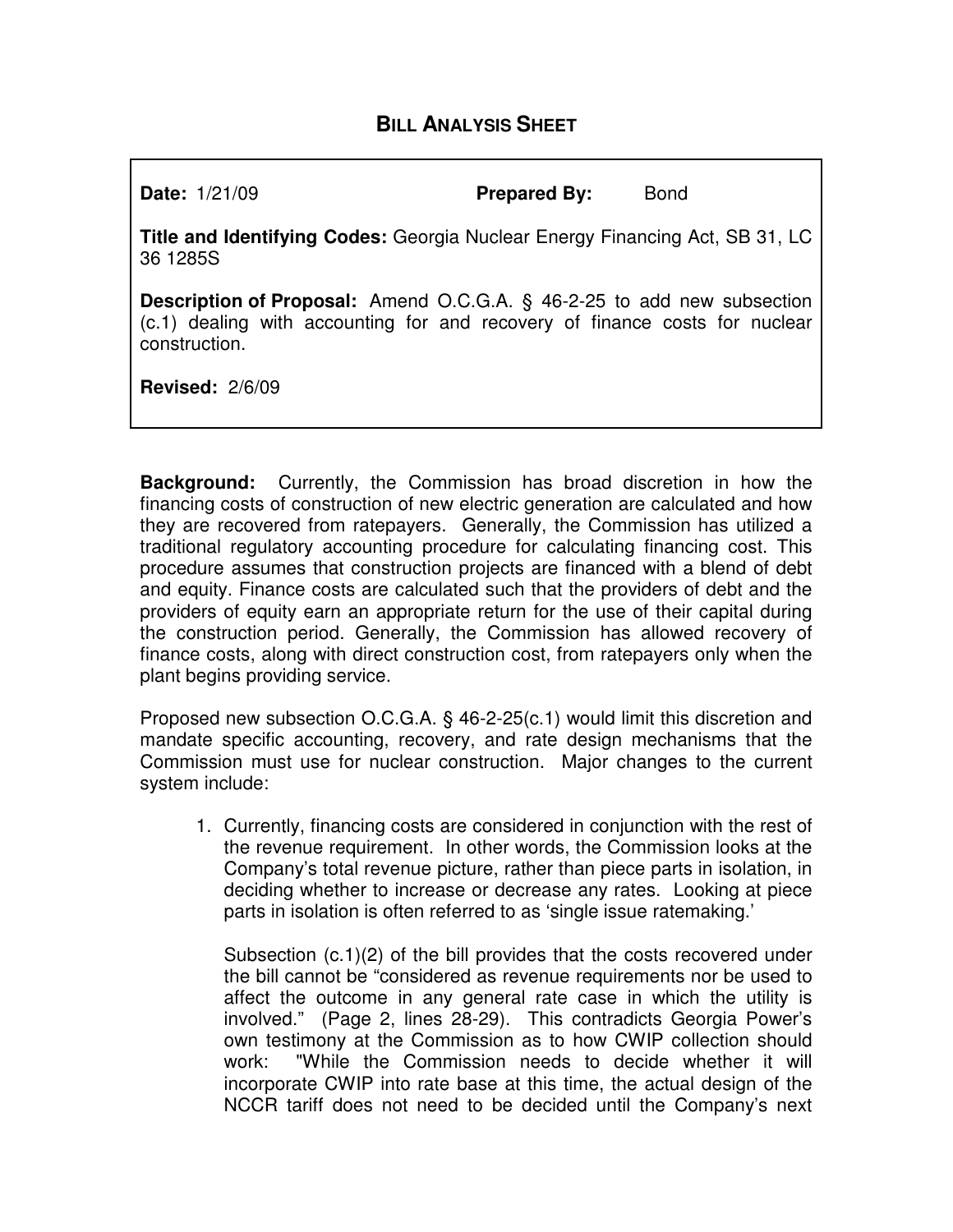base rate case. That is the proper forum to design the NCCR, as it is a proposed base rate tariff. In that forum, the Commission will be able to review total revenue requirements and tariff design like it did in the 2007 base rate case with the Environmental Compliance Cost Recovery tariff in each subsequent base case prior to the in service dates of the new units." (Rebuttal Testimony of Ann Daiss, p. 17, l. 10.)

Subsection (c.1)(4) of the bill provides that the projected finance costs recovered under the bill are trued-up after the fact to actuals. (Page 2, line 50). When these 2 subsections are read together, it appears that even if the Company has over-earned on its revenue requirement, the Commission could not use those over-earnings without the express agreement of the Company to offset any under-recovery of finance costs and would still have to allow ratepayers to be charged the full true-up amount, as provided for in the revised language that states "Nothing in this paragraph shall preclude the commission and the utility from agreeing to apply earnings against such costs in a future rate case."

2. Currently, the Commission has the authority to use any reasonable method for the recovery of finance costs. Traditionally the Commission has allowed recovery of financing cost, along with direct construction costs only when the plant goes on line. This method is referred to in this analysis as 'AFUDC.' The costs are then depreciated over the useful life of the plant. In the case of a nuclear plant, that would likely be 40 to 60 years. Under this method, all of the costs are born by the customers actually receiving service from the plant. While the Commission has typically used this procedure, the Commission has the discretion to use other methods that would allow the Company to recover some or all of its finance costs during the construction period. Such potential methods would include, but would not be limited to: 'Normal CWIP' (projected construction work in progress is included in rate base like any other operating asset); 'Mirror CWIP' (pre-payments are placed in a liability account and are used to shave the peak off of the revenue requirement the first several years after the plant comes on line); 'CWIP with a True-up' (projected finance costs are charged to customers, but are then trued-up to actual); or part CWIP and part AFUDC. Under the CWIP-like methods, during the construction period the ratepayers would make payments to compensate the Company for financing costs but would not be receiving service from the plant.

Subsection (c.1)(3) of the bill requires that all financing costs must be charged to ratepayers during the construction period, rather than over the life of the plant. (Page 2, lines 30-45). For financing costs incurred after the date that the Company begins recovering financing costs from ratepayers (for plants certified before July 1, 2009, that date would be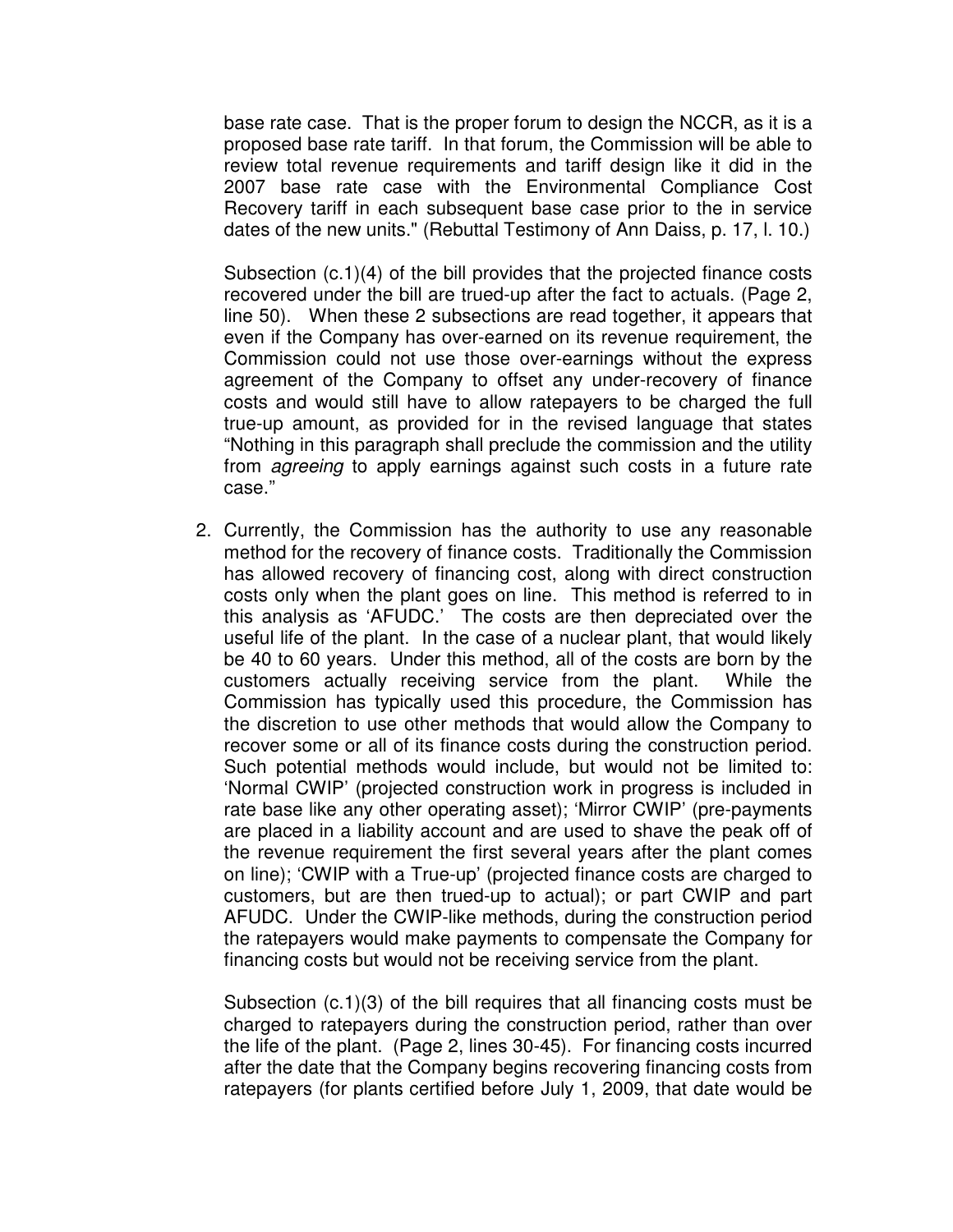January 1, 2011; for plants certified after July 1, 2009, the Company could pick any date that is within five years of the certification date), the Company would use a form of 'CWIP with a True-up.' For financing costs incurred before that date, the Company would recover those over a five-year period beginning on that same date. The bill prohibits the use of 'AFUDC,' 'Normal CWIP,' or partial CWIP. It appears that it would allow the Commission to do a version of 'Mirror CWIP.' It prohibits the Commission from changing the date that recovery would begin. And it prohibits the Commission from changing the period of time over which the costs are recovered.

3. Currently, the Commission has the authority to set a reasonable rate for the carrying costs. The Commission could use the utility's average weighted cost of capital if it was reasonable to do so, but the Commission could find that another rate was more appropriate based on the particulars of the project, such as the availability of federal loan guarantees or short term debt that would result in a lower cost of debt.

Subsection (c.1)(1) of the bill specifies that the carrying cost must be "the utility's. actual cost of debt, as reflected in its annual surveillance report filed with the commission, and based on the authorized cost of equity capital and capital structure as determined by the commission when setting the utility's current base rates." (Page 1, line 24-27). In a general rate case, this 'authorized cost of equity' is set at a level that reflects the fact that Georgia Power is not guaranteed to earn a reasonable return. It is merely given the opportunity to do so. In contrast, recovery of these finance costs (including the portion that is a return on equity) is guaranteed, which raises the issue of whether a cost of equity set for base rates is higher than what should be used here.

4. Currently, the Commission sets rates, including the recovery of the costs of financing, at levels that are "just and reasonable." This determination would include how the costs are allocated to different customers.

Subsection (c.1)(1) of the bill specifies exactly which customers are assessed the costs and it specifies how much of the costs they are allocated: "These financing costs shall be recovered from each customer through a separate rate tariff and allocated on an equal percentage basis to standard base tariffs which are designed to collect embedded capacity costs." (Page 1, lines 22-25). By specifying that the costs are allocated on an "equal percent basis", the bill prohibits the Commission from determining that some classes of customers should pay higher or lower percents than other classes. By specifying that the costs are allocated to rates that are designed to collect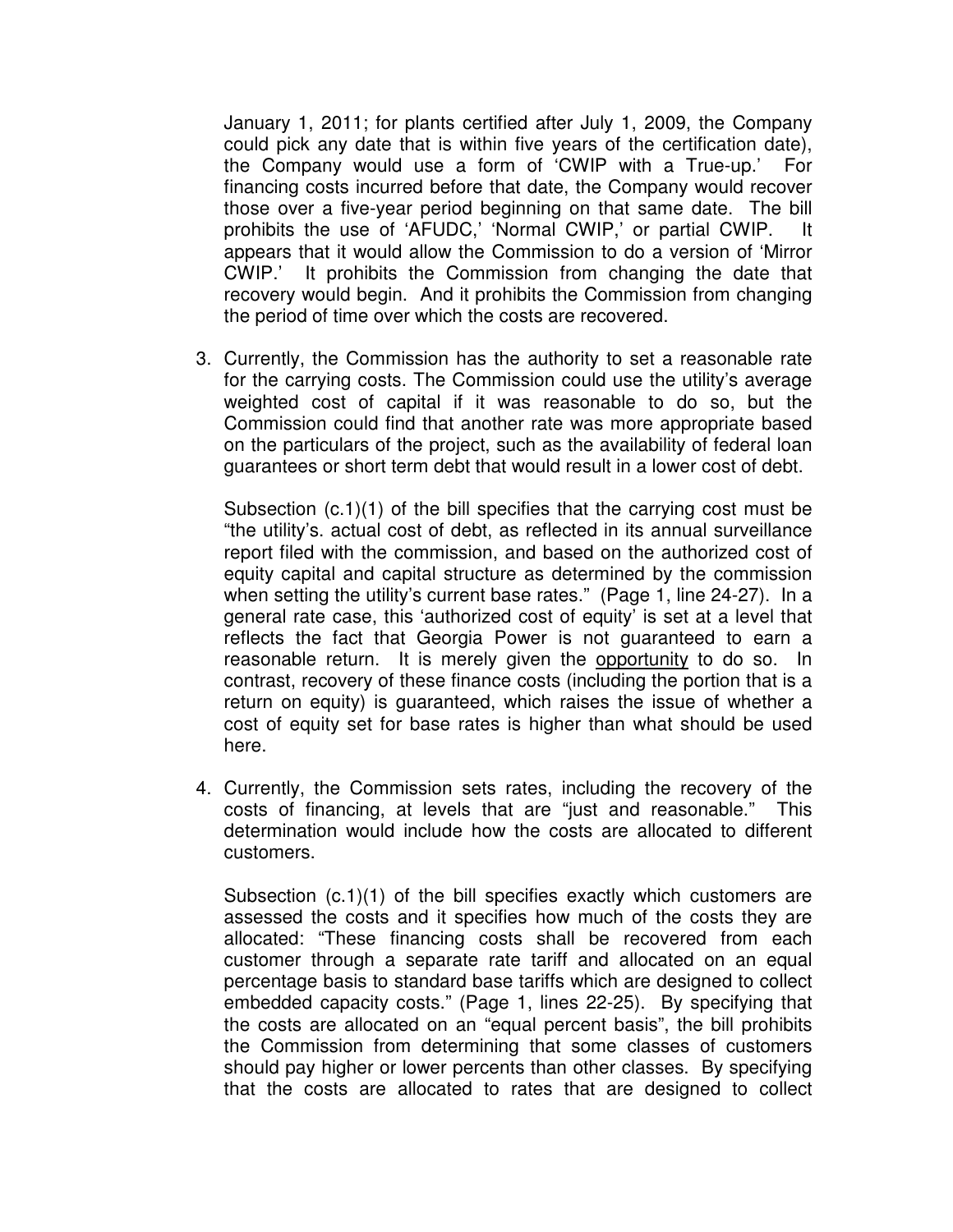"embedded" costs, the bill appears to exempt rates that are based on marginal pricing, such as Real Time Pricing. Depending on exactly which tariffs are determined to be 'marginal,' marginally priced tariffs account for approximately 14% to 19.3% of all kWh sold and 5% to 8.4% of base revenues without fuel.

The idea of setting rate design outside of a rate case is contrary to Georgia Power's own testimony at the Commission: "While the Commission needs to decide whether it will incorporate CWIP into rate base at this time, the actual design of the NCCR tariff does not need to be decided until the Company's next base rate case. That is the proper forum to design the NCCR, as it is a proposed base rate tariff. In that forum, the Commission will be able to review total revenue requirements and tariff design like it did in the 2007 base rate case with the Environmental Compliance Cost Recovery tariff in each subsequent base case prior to the in service dates of the new units." (Rebuttal Testimony of Ann Daiss, p. 17, l. 10.)

## **Pros:**

- 1. The rate design mandated by the bill provides a stair-step increasing of the rates that would reduce rate shock as compared to AFUDC.
- 2. Future customers (those receiving service after the plant goes on line) will pay lower rates as a result of pre-payments by current customers during the construction period.
- 3. Current customers whose cost of debt is less than Georgia Power's (7.35%) and who will remain Georgia Power customers for a number of years may eventually receive a net benefit from the prepayment. For example, for the current certification case, a customer with a 0% cost of debt could start receiving a net benefit from the pre-payments in 2027. A customer with a 7.35% cost of debt would break even in 2077. If you assume that Georgia Power customers have an average cost of debt of 0%, then the pre-payments could save ratepayers \$300 million (if you ignore the impacts of tax pre-payments).
- 4. The early recovery of financing costs will reduce the possibility of a down-grade in the Company's bond rating. A lower bond-rating can increase the Company's cost of debt. A higher cost of debt can result in higher rates to customers.
- 5. Limiting the allocation of financing costs to rates designed to recover embedded capacity costs reduces, and in some cases eliminates, the amount of the financing costs charged to certain large industrial and commercial customers, making them more competitive.
- 6. The Commission retains the discretion to consider the impact of the pre-payment charges when setting the level of assistance for any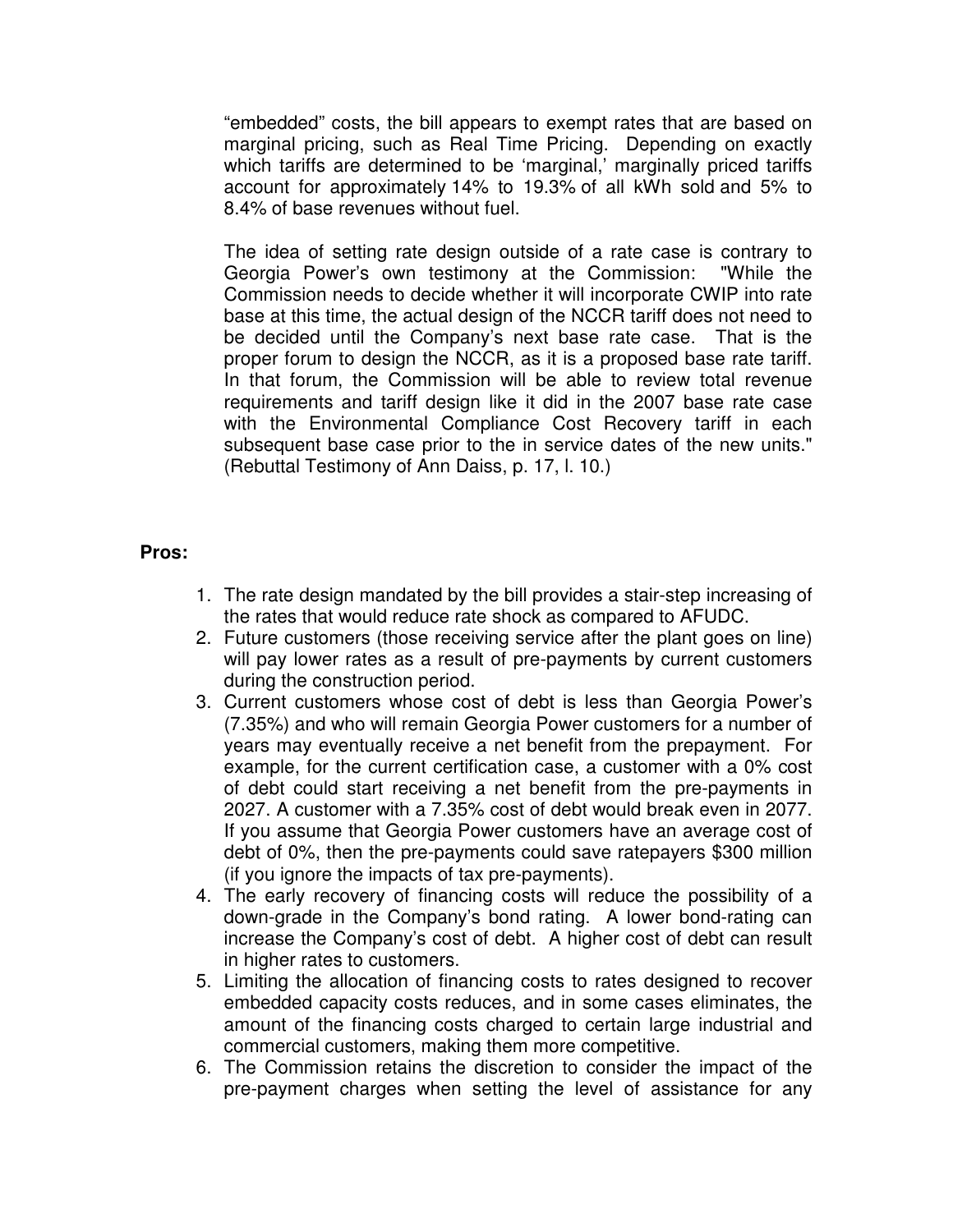senior or low income customers. These are typically the customers that are most vulnerable to price increases.

### **Cons:**

- 1. Under current law, the Commission, as the expert ratemaking agency, has the discretion to use reasonable accounting, recovery, and rate design mechanisms, including, but not limited to, the ones set forth in the bill. The bill removes the current flexibility to consider the circumstances of a particular case and mandates that the Commission use particular mechanisms even if the Commission finds that others might be more appropriate.
- 2. The pre-payments would force current customers to subsidize future customers.
- 3. Customers do have a cost of money. When ratepayers' cost of money is taken into account, the pre-payments cost rate payers at least \$218 million in net present value dollars over the life of the plants. Current customers whose opportunity cost of capital is more than Georgia Power's (7.35%) will never receive a net benefit from the prepayment. They will, in fact, have a net harm from the pre-payments. Most ratepayers have a much higher cost of debt than 7.35%. Even before the current economic crisis, for example, approximately 50% of families carried credit card debt. The mean balance was \$5,000 and the average interest rate was almost 14%. As GIG/GTMA testified at the Commission, using 14% as the customers' opportunity cost of capital, the pre-payments cost ratepayers \$740 million more in net present value dollars over the life of the plant. Further, it is unreasonable to ignore the \$400 million income tax impact of the prepayments on ratepayers. It is also unreasonable to ignore the sales tax impacts. Georgia Power is indifferent to the pre-paid taxes – they are a pass through for them. But ratepayers are not indifferent. It is real money that they must pay years before it would otherwise be due.
- 4. The Company is not currently in danger of having its bond rating downgraded, so pre-payment is not necessary at this time. If and when it is shown to be necessary, the Commission can provide for it at that time, but only to the extent that it is necessary so that the negative effects of pre-payments on ratepayers are minimize.
- 5. Limiting the allocation of financing costs to rates designed to recover embedded capacity costs means that at least 14% of all kWh sold are exempt from the allocation. Costs that could have been allocated to certain large industrial and commercial customers for the percentage of their energy that they buy on marginal rates would have to be allocated to remaining customers, thus increasing their rates even more. The Company has not constructed a large base load plant since the RTP marginal tariff went into effect and the Commission has never implemented a CWIP charge, so there is no precedence as to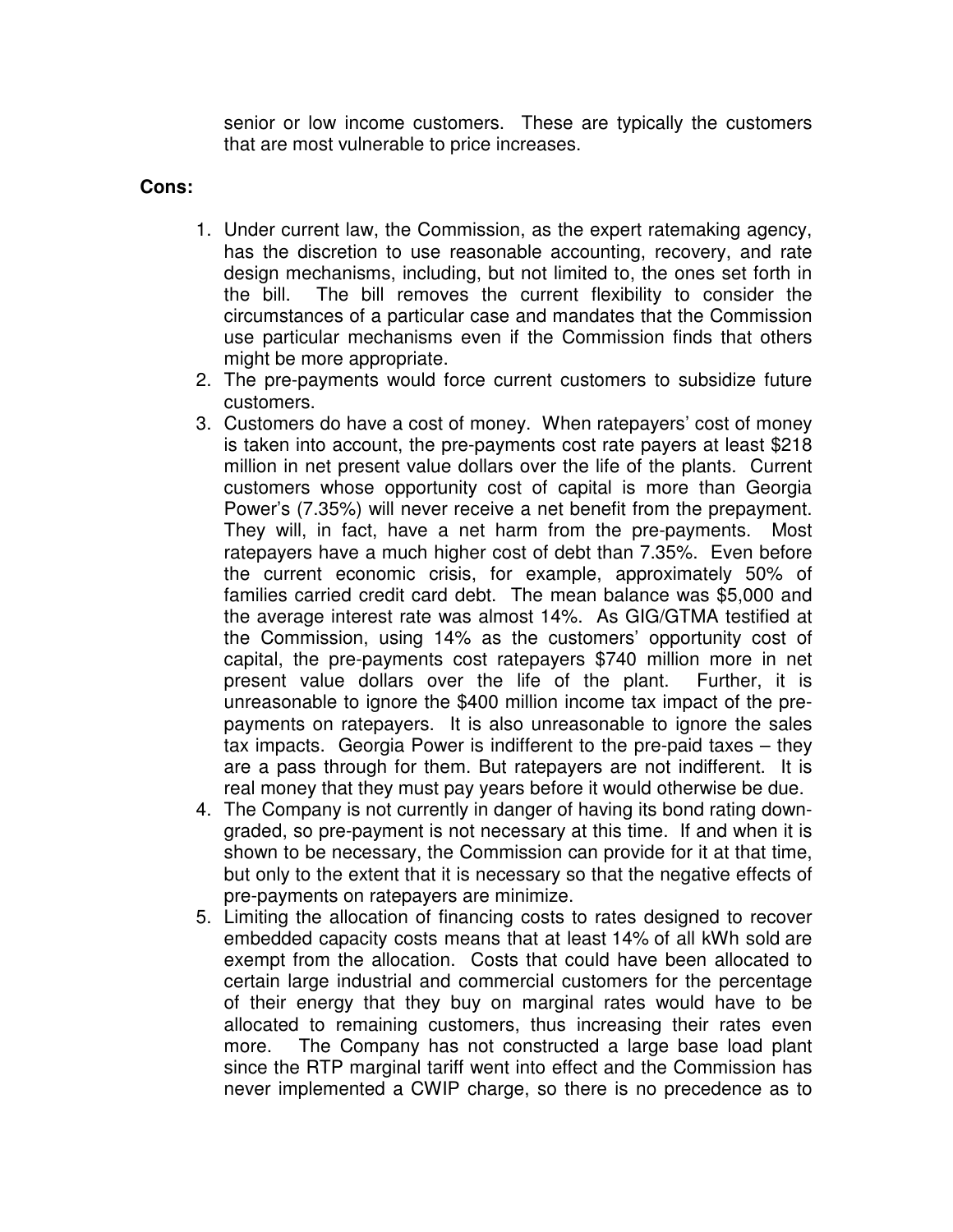whether marginally priced tariffs should be exempt from paying such a charge. Customers on marginal rates do benefit from the addition of base load capacity since the addition results in downward pressure on the marginal rates. So, an argument could be made that marginally priced tariffs should not be exempt. Finally, while manufacturers are certainly subject to pricing pressures from other states and countries, not all customers on marginal rates are manufacturers. In fact, many of these customers are large grocery and big box retailers.

6. Pre-payment reduces the company's incentive to get the plant in service on time. The bill allows the Company to start receiving profit payments years before the plant is done. This reduces the pressure on the Company to finish the plant on schedule. Delay will cause the cost of the plant to escalate.

#### **Fiscal Impact on State Budget and Commission Operations:**

The State Government is also an electric customer. State agencies and authorities that pay rates designed to collect embedded costs would have to make the pre-payments between 2011 and 2016. Beginning in 2017, however, the rates would be lower than they otherwise would have been.

#### **Economic Impact on Business & Consumers**:

Customers would have to pay \$1.6 billion in finance costs, an additional \$400 million for gross up for income taxes, plus any applicable sales taxes during the construction period before the plants are completed. On a net present value basis, current customers would be hurt by pre-payments by \$218 million or more over the life of the plants. Generally, an individual customer would need to take two years of service after plants come on line for every one year of prepaying financing cost just to recoup their pre-payment in nominal dollars. A current customer with a cost of debt of over 7.35% would never breakeven. Customers who join the system after the plants come on line would benefit.

According to Georgia Power, and assuming that there are no cost overruns or delays, the cumulative average increase in monthly rates for residential customers for CWIP as compared to AFUDC would be:

|               | 2011 —                                           |     |     | 2012 2013 2014 2015 2016 2017 |                  |
|---------------|--------------------------------------------------|-----|-----|-------------------------------|------------------|
| <b>CWIP</b>   | \$1.30 \$2.60 \$3.90 \$5.20 \$6.50 \$7.80 \$9.10 |     |     |                               |                  |
| AFUDC \$0 \$0 |                                                  | \$0 | \$0 | \$0                           | $$5.85$ $$11.70$ |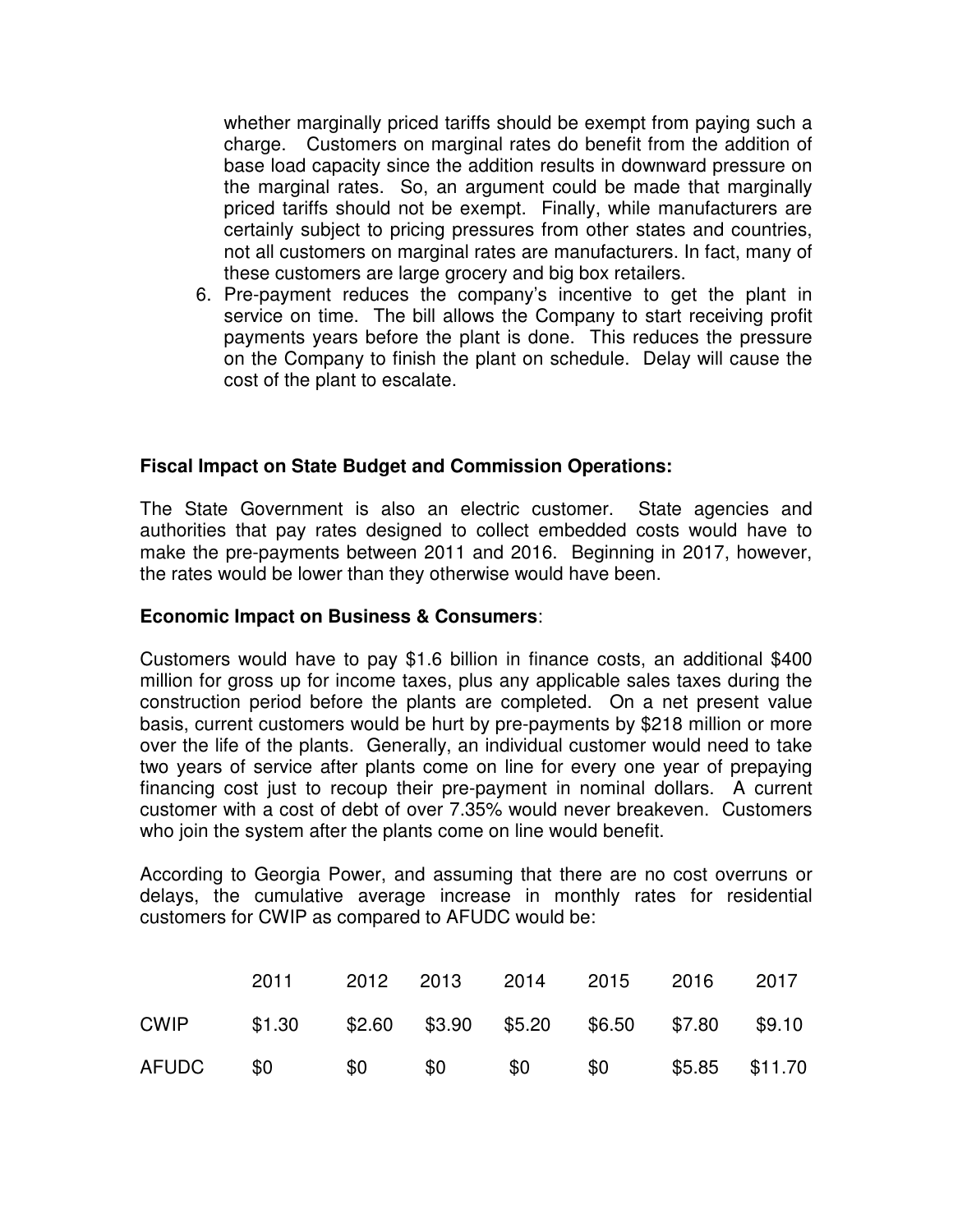After 2017, the CWIP and AFUDC amounts slowly decline over the next 60 years to \$0.

**Attachments:** Attached is an illustration in nominal dollars (i.e., dollars that do not factor in the cost of money) of 3 possible ways to recover construction finance costs.